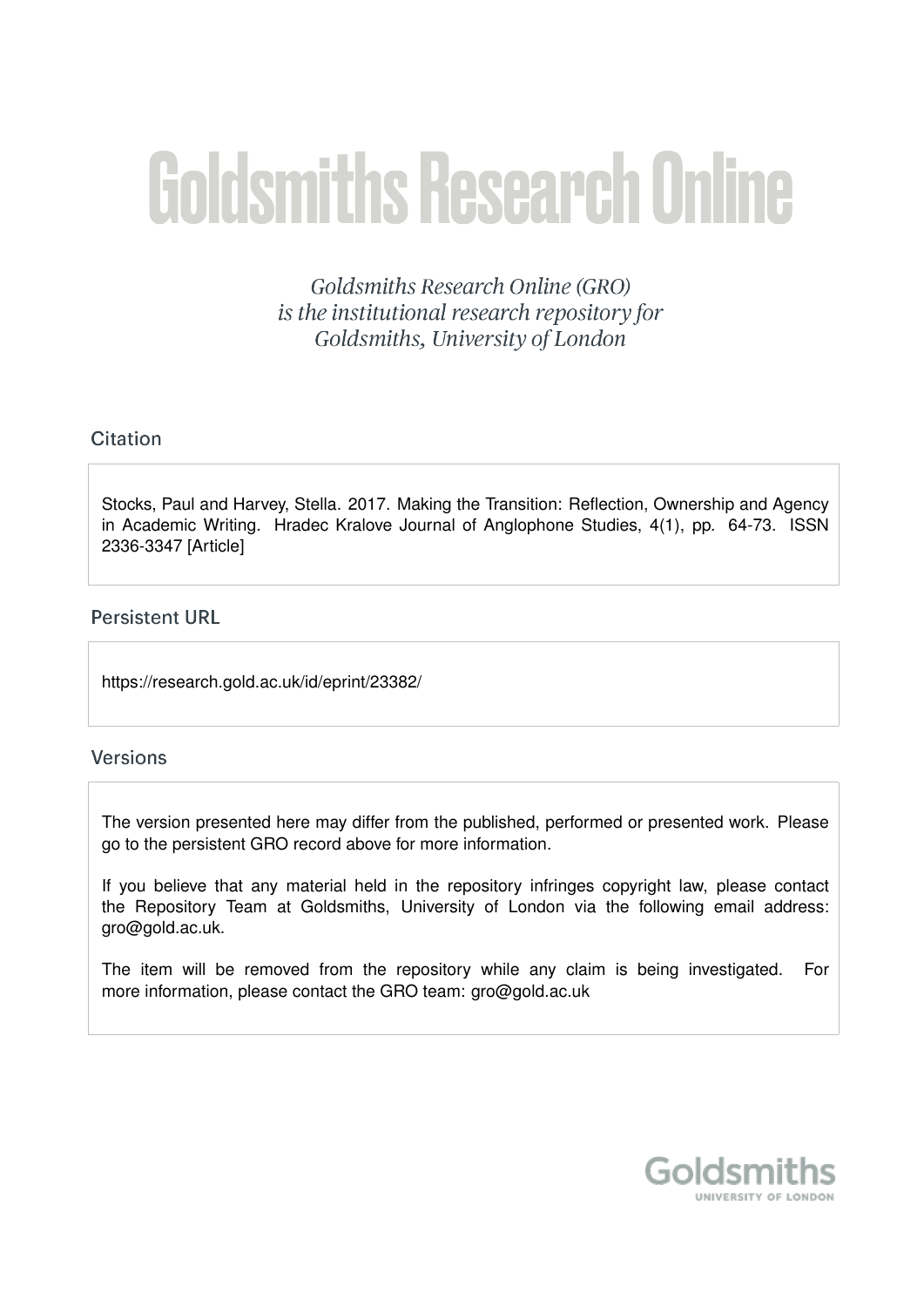### **Stella Harvey, Paul Stocks**

# **Making the Transition: Reflection, Ownership and Agency in Academic Writing**

Abstract: English academic discourse is commonly characterised as objective and depersonalised. Yet at the centre of each student essay is an embodied subject who brings their own histories, affective responses and agency to their writing. This dimension may easily be overlooked in process-based approaches to teaching essay writing. We considered whether foregrounding the subjective aspects of writing implicit in a standard essay might encourage students to engage more meaningfully with the task and develop a stronger authorial voice. Hence, a reflective journal was designed to enhance essay writing for students studying on an international pre-master's programme at Goldsmiths, University of London. The reflective journal is intended as a "transitional space" (Winnicott 2005) between the student writer and the essay task, allowing the subjective dimension in the writing process to be made visible, even if this would ultimately be effaced in the final essay. This paper will report on the context, rationale and experience of using this reflective journal, illustrated with a case study showing one student's progress from the personal to the critical.

#### **Introduction**

The context for this paper is Goldsmiths, University of London, an institution with a predominantly arts, humanities and social sciences faculty base. Its student cohort, as is commonly the case today in higher education in the UK, is very international; according to the Goldsmiths website, there are students from 114 different countries currently studying there. Many progammes, particularly at Master's level, even have a majority of students who do not have English as a first language. Hence, English for Specific Academic Purposes (ESAP) has a vital role to play in preparing international students for their future studies at Goldsmiths or other UK HE institutions.

Among a range of ESAP preparatory programmes delivered by Goldsmiths' English Language Centre is a Pre-master's Graduate Diploma. For this programme, as in all our teaching, there is a strong emphasis on researched discursive essay writing, since this is the main form of assessment on most Goldsmiths' degree programmes. The pedagogical approach used for the teaching of essay writing on the Graduate Diploma is a process-based one, whereby students are guided over several weeks through the various stages of researching, planning, drafting and editing an essay, scaffolded with advice from a personal tutor. Nevertheless, despite this structured guidance, our students often lack confidence in their essay writing, which is where student journals may be of benefit. Thomas and Armstrong (59) argue that giving students the opportunity to reflect on their essay writing, such as through writing a journal, has the potential to be transformational, allowing them to move from novice to confident writer. Hence, this paper focuses on a reflective journal we have developed with the aim of enhancing our students' engagement in the essay writing process. Our theoretical framework is inspired by Academic Literacies' focus on writing as social practice and emphasis on student writer identities (e.g. Lea and Street 1998, Ivanič 1998, Lillis 2001, Lillis and Scott 2007). Specifically, it is inspired by Academic Literacies scholar Phyllis Creme's collaboration with creative writing teacher Celia Hunt and their engagement with theories of the British psychoanalyst Donald Winnicott concerning transitional phenomena and playing, which they deploy as a means of rethinking the writer-text relationship in academic writing in order to foster "a 'creative criticality', a reflexive objectivity that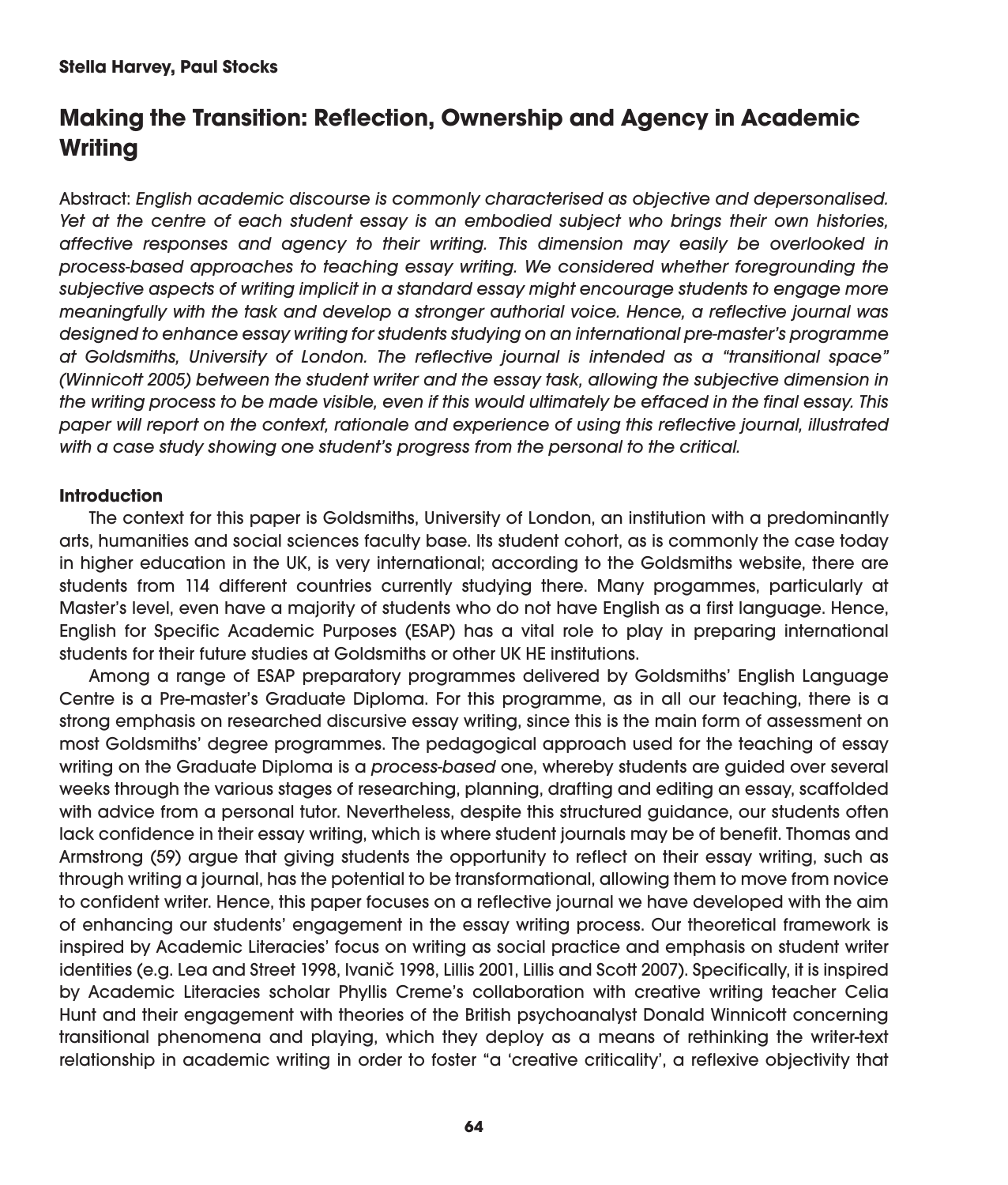evolves from engagement and connectedness rather than alienation and fear" (Creme 276). The paper will outline the rationale and design of the reflective journal, and then consider one case study.

#### **The reflective journal as an intermediate area**

An area of confusion and anxiety we frequently observe among both home and international students concerns the notion of academic argument as opposed to personal opinion, and the related issue of what is widely referred to as "critical thinking". When in an academic writing class it is explained that an essay requires substantial reading and engagement with academic sources which must be cited according to conventions, a student might ask, "Why can't I just write what I think?" But equally they may be baffled when instructed to "find their own way" of answering an essay title or to "position themselves". In other words, they struggle in articulating an authorial presence in their writing, what Ivanič calls a "self as author" which "concerns the writer's 'voice' in the sense of the writer's position, opinions and beliefs" (26).

Yet Ivanič's emphasis on student writer identity contrasts markedly with advice that may be found in guidelines regarding the "objective" quality of academic discourse and the need to avoid the "personal". Such advice tends to focus on raising awareness of stylistic features such as the use of personal pronouns or the passive voice without any deeper unpacking of the discourse that would shed light on the constructedness of this objectivity and acknowledge the presence of an embodied author. This oversight, we would contend, is liable to contribute to the mystification around notions of argument. One UK university website, for example, advises: "Academic writing should very often be objective, with a lack of personal commitment, and being subjective may weaken your argument and lay you open to disagreement or criticism." There is something self-contradictory in telling students to develop their own argument while instructing them to avoid personal commitment. It is hardly surprising that they are often confused.

Academic writing may be characterised as abstract and depersonalised; Coffin and Donohue (2014) use the felicitous term decontextualised. Yet whatever the linguistic realisations of this decontextualised quality, academic writing is inevitably situated in a context at the heart of which is an embodied subject with their own perspectives on the world, whose affective experience in the act of writing may be easily overlooked. As Creme comments:

We are so concerned with getting our students to develop a critical distance that we forget how, in order to get there, they also have to engage and be committed, to allow a relationship to grow between themselves as learner and her object of study. (276)

Our aim in producing a reflective journal was precisely to foster the growth of this relationship, helping students develop a greater sense of agency in approaching an essay assignment and developing a stronger sense of self as author.

While pondering this issue, we were reminded of a student who described her frustration when, during a tutorial to discuss an essay assignment, she was told by her tutor: "I don't know where you're going to take it." This statement succinctly captures the relationship between the embodied subject you, the student writer, and it, the writing task, foregrounding the potentially fertile zone between them. Drawing on Winnicott's terminology, this zone may be described as an intermediate area between subject and object: "an intermediate area of experiencing, to which inner reality and external life both contribute [...] between the subjective and that which is objectively perceived" (Winnicott 3-4). This constitutes a transitional space where new associations and perspectives may occur. Perhaps this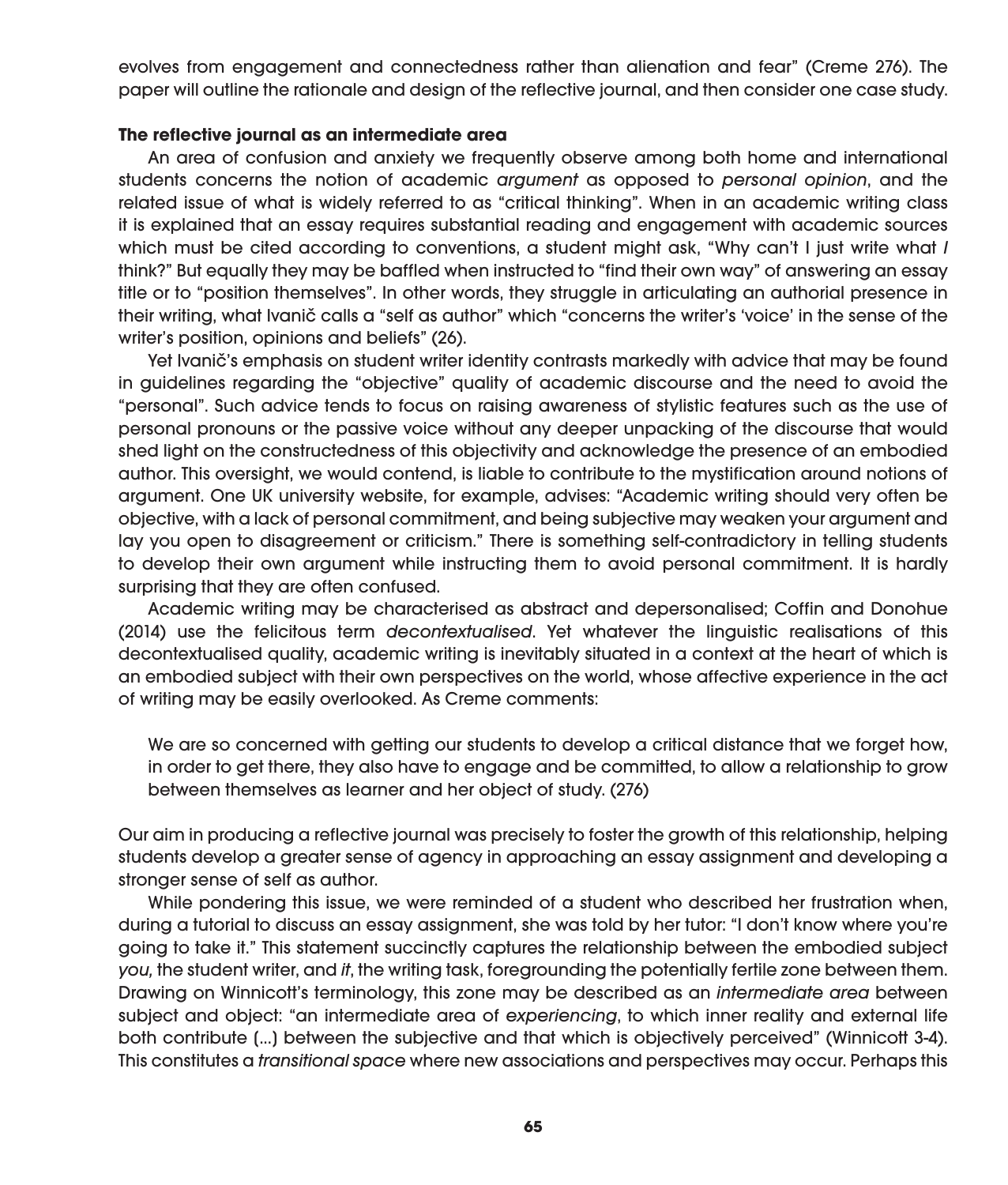zone between is the locus of what Ivanič calls "the creative at the heart of the academic" (quoted in Tomic 62). Indeed, creativity is closely tied up with Winnicott's concept of playing. Playing for Winnicott is fundamentally doing; it is an engaged activity taking place in the potential space between subject and the external world, where one is free to be creative. It is also a means of taking control of objects in the external world. This kind of creativity is a universal property connected with how an individual approaches the external world: "It belongs to being alive." (91). Applying Winnicott's ideas to learning in the academy, Creme and Hunt comment:

[...] creativity comes from a playful approach that allows the person to shift from the rational to other ways of thinking and relating, to play with ideas and "voices", and generally to engage fully in an activity without the anxiety that so often accompanies [...] academic study. (156)

Creme further elaborates:

[...] "the creativity of life" is a transitional process where the individual feels empowered to make and re-make their life. The learner participates in their own learning in a holistic way. (273)

#### **Design and use of the reflective journal**

The reflective journal developed for use with our Graduate Diploma Pathways students was envisaged as an intermediate area mediating their subjective, lived experience and the decontextualised discourse of the essay. In doing so, our aims were not particularly subversive or experimental; we were not seeking to unsettle the generic norms of the conventional essay. Rather, we wanted to challenge the apparent disjunction between the subject and object, and approach essay writing as a creative act, understanding creativity not in terms of artistic genius or radical originality, but as something more akin to Winnicott's inclusive concept of creative living, which might enable students to make new connections and see things in a new way. Hence, the ambition was to foster a greater sense of confidence that they could exercise agency in taking the essay where they wanted to take it within the constraints of the task, and engage in the knowledge-making process of essay writing in a meaningful way.

The task in question is related to a two-term lecture strand that forms part of the Graduate Diploma programme entitled Critical Moments in Western Thought, which introduces key philosophies of Western modernity and postmodernity. It is a researched essay of 1500-2000 words set in the Spring term, i.e. the second term of the Graduate Diploma, and is completed over about six weeks, closely scaffolded by tutorial support. There is a choice of nine titles related to the lecture content. It is assessed on the final completed essay rather than a portfolio, and contributes to the coursework requirement of the Graduate Diploma programme. The reflective journal, first piloted in 2015, is completed at key points in the essay writing process: first, in the initial stages when students have received the essay titles and are beginning to explore their title of choice and establish a research base; secondly when they submit a plan of their essay and thirdly when they submit a first draft. Besides some tick-box questions asking students to evaluate their work in progress, it includes questions asking them to consider the following: their affective responses to the essay, both the topic and the task itself; connections they can make between the topic and their other knowledge and experience; choices available to them within the constraints of the title. They also write a brief reflection after their tutorials at each key stage. Such is the integral role of the student-tutor dialogue to the use of the reflective journal that it can be said that it is the combination of the two that constitutes an intermediate area with transformative potential. It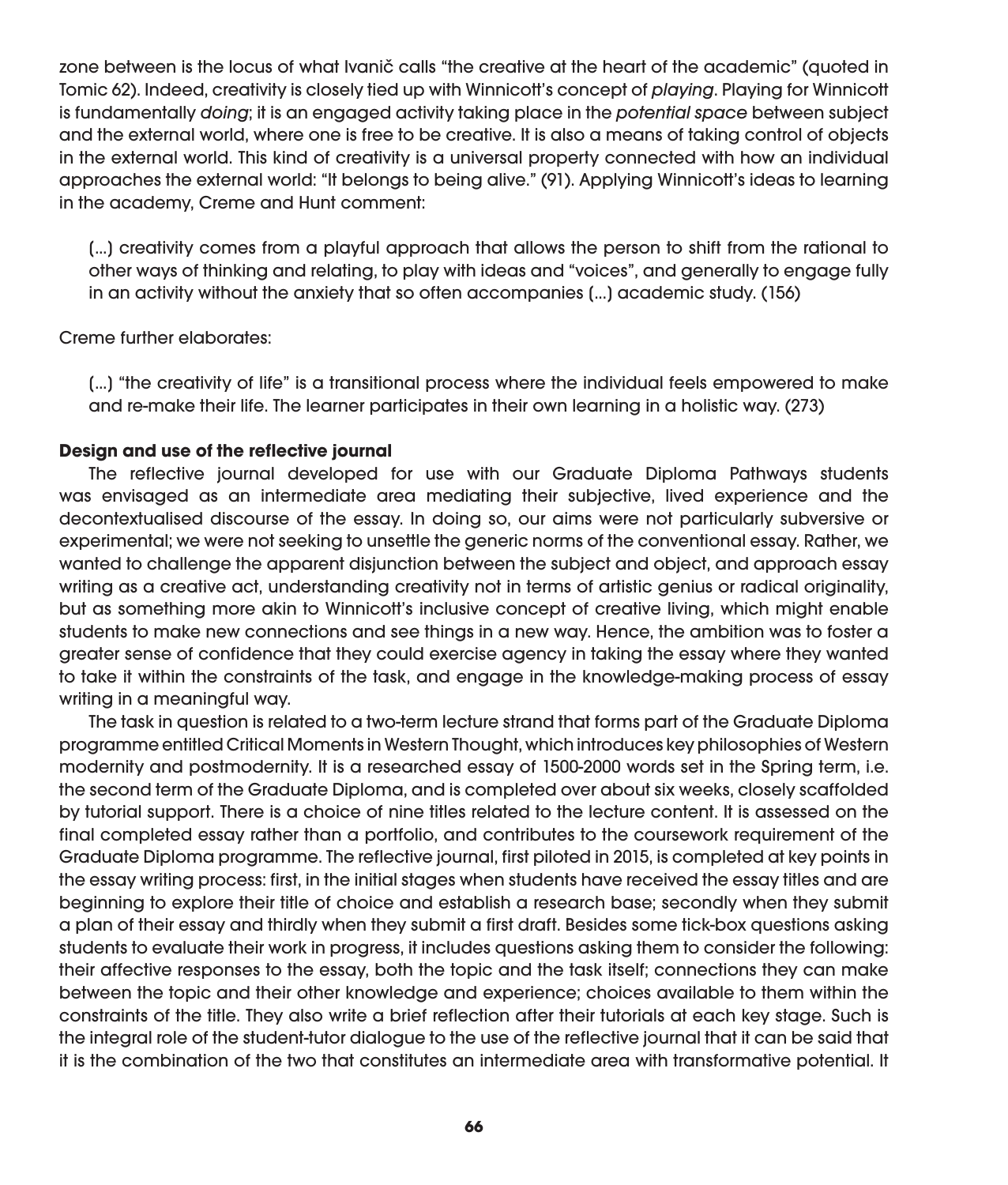is also important to note that the reflective journal did not form part of the assessment. It functioned as an occluded writing practice (Thomas and Armstrong 2016) which, although not wholly private since it was shared with a personal tutor, was not subject to evaluation. To do so would risk inhibiting the student's freedom to "play". As with Winnicott's famous transitional object, the journal was not an end in itself.

A number of students in our cohort took what, following Foucault and Deleuze, might be referred to as a "tool-box" approach to the theories under study, using them as a means of exploring a specific context of the student's choice.

A theory is exactly like a box of tools. [...] It must be useful. It must function. And not for itself. (208)

This was the approach taken by the student who features in our case study below.

## **Case study**

Our case study refers to a female Graduate Diploma student. So far on the programme she had achieved satisfactory grades without producing any truly outstanding work. From the list of titles, she opted to write the essay on gender theory as follows:

Compare and contrast de Beauvoir's and Butler's views on gender.

This title calls upon the student to engage critically with different waves of feminist thought. The answer would need to explain and contrast the ideas of Simone de Beauvoir, author of the Second Sex, published in 1949, with Judith Butler's re-evaluation of gender identity in Gender Trouble, published in 1990. Both authors have been highly influential and these works arguably inaugurated so-called second and third wave feminism respectively. However, these thinkers are often perceived as having complex ideas and use of language, so that some students may find engaging with and critiquing them daunting. Butler, in particular, has a reputation for being difficult to read.



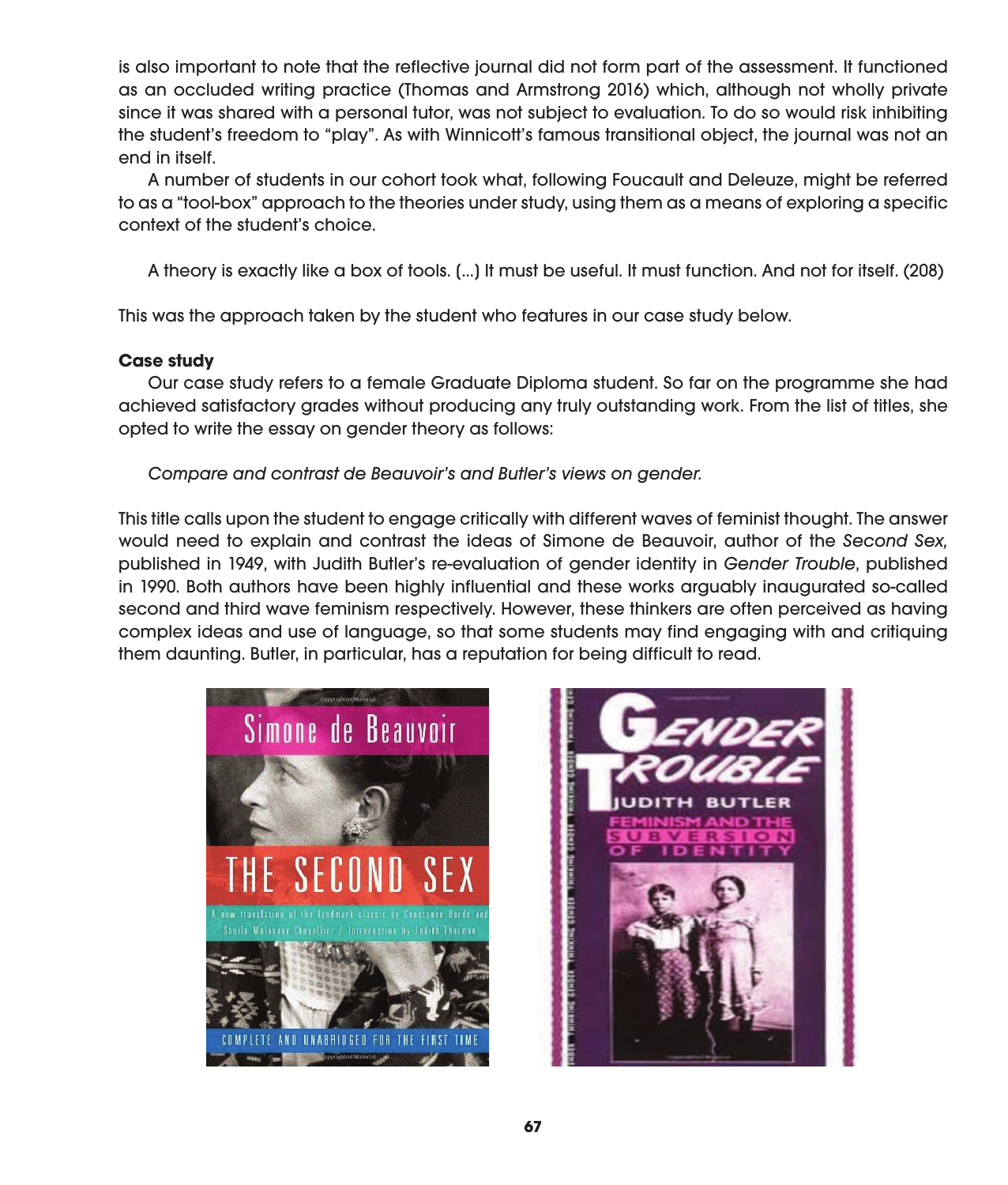Part of the rationale for asking students more personalised questions in the reflective journal was to help them to overcome any trepidation and find a "way in" to the theory. The journal begins by asking Which essay title have you chosen? The next question then encourages them to make connections between the topic and their personal interests and feelings:

Why did you choose this title? Explain what you find interesting about it.

In response, the student in our case study wrote the following:

I am playing in a band in London. Also, I used to play in rock bands in Japan. I have been thinking about that the female population in music industry is much less than male (in the UK, male = 67.8 per cent / female = 32.3 per cent) This industry is still dominated by men. Also, in my experience, I sometimes felt uncomfortable when I was on stage and after I finished my performance, by some audience's behaviour.

The student identifies herself as a rock musician. She had joined a band with three men, playing in small venues across London. She was therefore already in a minority of one, and was concerned at the wider gender imbalance across the music industry. We were interested to note her personal interest and identification with the topic at this early stage.

I am playing in a band in London[...] I have been thinking that that female population in music industry is much less than male[...]

Also, in my experience, I sometimes felt uncomfortable when I was onstage and after I finished my performance, by some audiences behavior.

This subjective response continued in her responses to the next questions:

What do you already know about this topic? Can you connect it to anything else you have read or thought about?

Because I am a woman who is playing in a rock band. Thus, I am very interested in gender roles in music. This is why I chose this essay title.

In these comments, the first person *I* is used repeatedly, and the focus is on the student's personal response. The next question in the reflective journal focused specifically on the affective dimension of the title:

At this point, what are your feelings about the topic? Write at least three adjectives to describe your impressions, then explain your feelings in more detail.

The student wrote the following:

Curious: I am a woman. So, I want to know how women in the past thought gender roles.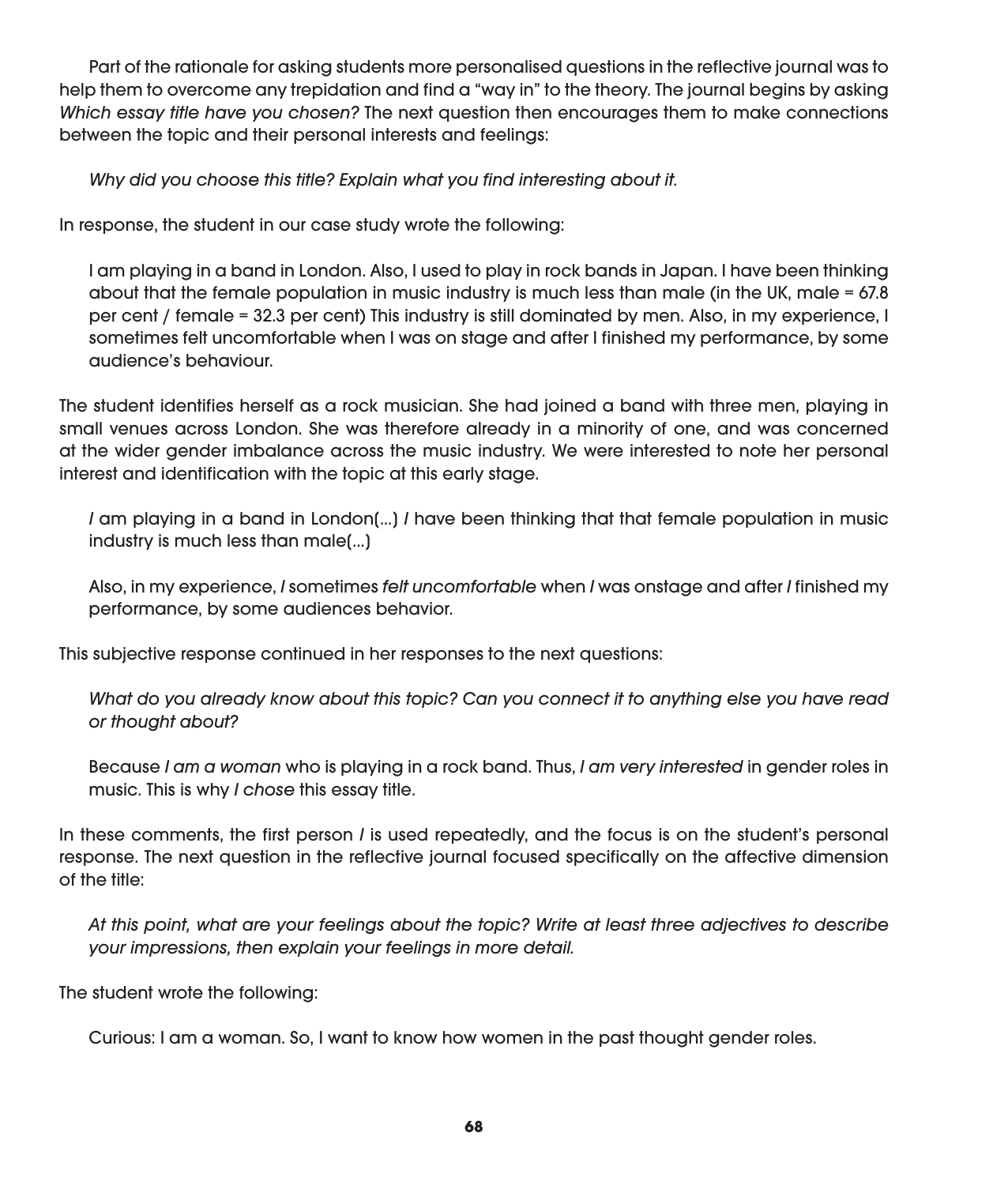Scary: I do not have any knowledge about Beauvoir and Butler. So, I am worried that I can write their comparison properly.

Difficult: As I mentioned above, I do not know well about them. However, when I researched about Beauvoir's thinking, my first impression of it was 'difficult'. So, I think it will be harder and harder, when I will start to write this essay.

Here, the second and third adjectives, scary and difficult, reflect the challenging nature of the essay task, and similar words were used by several other students from the same group. However, it seems significant that curious was the first response, indicating that the student was motivated to find out something for herself, and to understand more clearly notions of gender roles and identities. Moreover, the student has identified a personal stake in this issue ("I am a woman"), and she states "I want to know", which might act as a counterpoint to the fear highlighted by the other adjectives.

The next questions in the reflective journal asked about students' endeavours to establish a research base for their essay, and require them to comment on their choices:

Which sources have you found so far? Why did you choose them? What do you think of them?

To which the student in our case study wrote:

The lost women of rock Music –Reddington, H.

The Sex Revolts -Reynolds, S.

Gender in the music Industry –Leonard, M.

All of them strongly relate to gender, sex and feminism in rock music. I just skimmed them, but they are really interesting and writing about what I want to know!

Once again, there is a clear expression of personal interest and motivation ("they are really interesting"; "I want to know") and there is also a sense that the essay is not about some dry or abstract theory. Rather, it relates to the student's own life experience and is therefore meaningful. This personal motivation to find out can encourage the student to take ownership and control of their learning in the creative and holistic manner advocated by Creme.

 On the other hand, regarding the sources the student has found, the key thinkers mentioned in the essay title, Beauvoir and Butler, are conspicuous by their absence. This points to the risk that a student may become so preoccupied with their own personal interests that they veer off in their own direction and fail to address the heart of the question. In this instance, this potential pitfall was noticed by the student's personal tutor when reading the reflective journal, and the student's attention was drawn to it in the next tutorial meeting. The reflective journal also asks students to comment on what is discussed in tutorials, and the comment made by our case study student reveals that she has taken good note of the tutor's advice:

What did your tutor tell you? Was there anything surprising or unexpected? Did it change the way feel about the essay?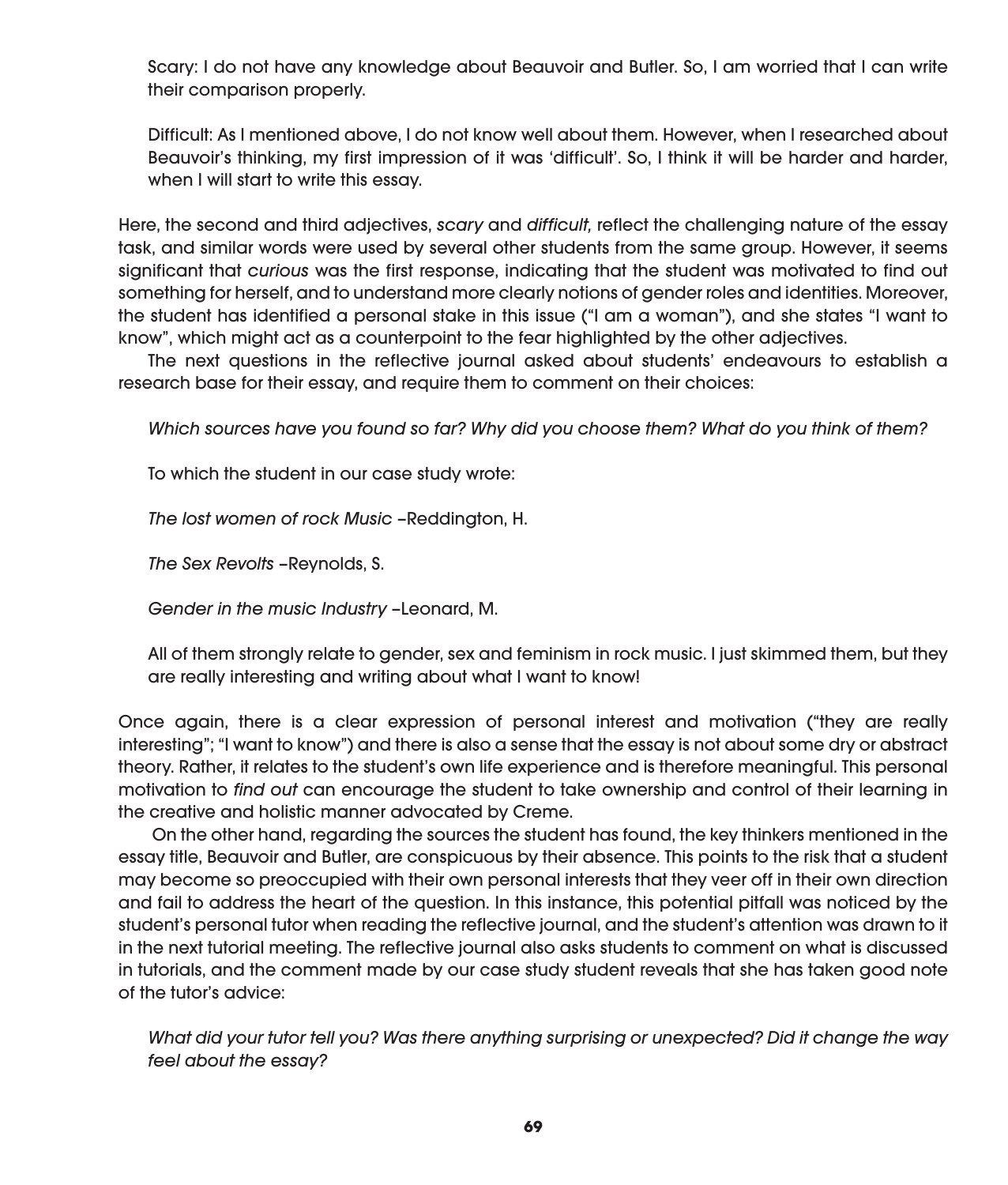## My main part of essay is comparison & contrast of Beauvoir and Butler's view. Don't forget this!

Below are two extracts from the introduction to the finished essay: it can be seen that the student has now found academic sources to explain, theorise and account for what she has already felt in her personal life.

'A woman playing a rock instrument is breaking the gender code' (Baytan, 1997:43). This quote indicates that women who play rock music is not along with the notion of gender, rock music should be played by men.

[...] Furthermore, women face objectification and exploitation because of their gender, perhaps because of the stereotypical views of them as 'sexual commodities' (McClary, 191:151). This essay will analyse women's gender roles in rock music from Butler's and Beauvoir's views, especially their views of the notion of gender in our culture.

When the student's initial journal reflections are juxtaposed with what she eventually wrote in the essay, it can be seen that, while the focus of the content remains similar, there has been a significant shift from the explicitly subjective, contextualised comments towards a recognisably decontextualised academic style.

| <b>Journal entry</b>                                                                                                                                | <b>Final essay</b>                                                                                                                                                                        |
|-----------------------------------------------------------------------------------------------------------------------------------------------------|-------------------------------------------------------------------------------------------------------------------------------------------------------------------------------------------|
| I am playing in a band in London()                                                                                                                  | 'A woman playing a rock instrument is breaking                                                                                                                                            |
| I have been thinking that that female                                                                                                               | the gender code' (Baytan, 1997:43). This quote<br>indicates that women who play rock music is                                                                                             |
| population in music industry is much less than<br>male.                                                                                             | not along with the notion of gender, rock music<br>should be played by men.                                                                                                               |
| Also, in my experience, I sometimes felt<br>uncomfortable when I was onstage and after<br>I finished my performance, by some audiences<br>behavior. | Furthermore, women face objectification and<br>exploitation because of their gender, perhaps<br>because of the stereotypical views of them as<br>'sexual commodities' (McClary, 191:151). |
| Focus on actions and mental processes                                                                                                               | Impersonal                                                                                                                                                                                |
| Focus on affect "I felt uncomfortable"                                                                                                              | Subject shift from first to third person                                                                                                                                                  |
| Subjective lived experience: I mentioned four Theorisation of social phenomena                                                                      |                                                                                                                                                                                           |
| times                                                                                                                                               | Heteroglossic (brings in the voices of others)                                                                                                                                            |
| Monoglossic (student's voice alone)                                                                                                                 |                                                                                                                                                                                           |

In the final essay, the personal feelings and interest voiced in the journal have become invisible. Arguably however, asking the student to write the reflective journal and encouraging her to focus on these feelings at the outset provided her with the impetus to argue a strong case in the finished work. The personal response to the essay title could be thought of as a subconscious of the text, or its back story. Thus, there is a subjective history to the essay which has been displaced, but whose influence can still be discerned in the argument.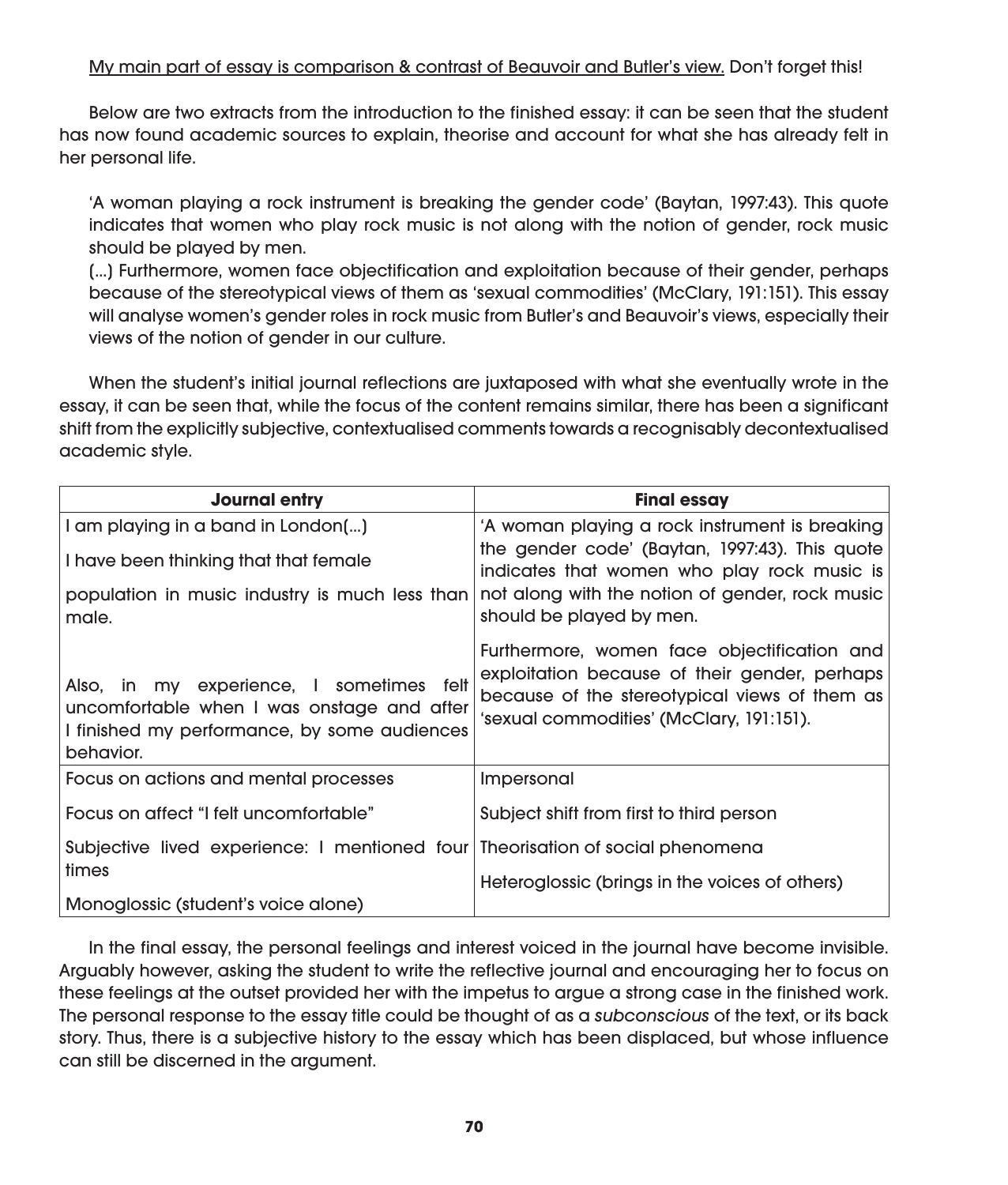A closer examination of the language choices in the two sets of extracts shows how this displacement is produced. The journal entry uses the first person pronoun I four times. It focuses on the student's own context—her real-life experiences and the feelings and responses these provoke. These are not considered in any wider theoretical context, so that the only voice we hear is the student's own, making the journal entry monoglossic. In contrast, the finished essay uses the third person to evoke in more objective terms "A woman playing a rock instrument [...]" There is a corresponding move to a discussion of wider social phenomena regarding gender issues, which is now informed by the words of others, creating a multi-voiced (heteroglossic) text which follows academic conventions for citing source materials. The final essay also uses other linguistic forms common in English academic discourse such as nominalisation, longer sentences with subordinate clauses, and cohesive devices. These features continue through the essay, and can be seen in the following extracts from the conclusion:

From Beauvoir and Butler's perspective of gender, gender is not what we are born with and have inherent in our bodies[...] However, by using term for female musicians in rock music 'women in rock', they should not categorise themselves as a specific gender.

[...]Nevertheless, if female musicians attempt to cope with this difficulty, they must continue to make music which they want to make and play any instruments which they choose, and dress how they see as appropriate, without any value judgements from others. By doing so, people's perspective for female musicians can be changed, and they might be purely judged as not 'female musicians', but 'musicians'.

Here, the student offers a critical analysis of an aspect of the social world (i.e. gendered identities) using an analytical framework based on the ideas of Beauvoir and Butler, the key theorists mentioned in the essay title. She takes due account of them, but her own voice is never lost. The conclusion is, therefore, her own, confidently argued point of view.

#### **Conclusion**

Regarding the use of the reflective journal in the case study, firstly it can be said that the student produced a significantly better piece of work than she had managed previously without using a journal. The final essay was awarded a distinction, a higher grade than she had gained before, and there was a noticeable improvement in her engagement with theory and ability to take a critical stance towards the essay topic.

This marked improvement in this student's writing appears to bear out Thomas and Armstrong's notion of the transformative potential of writing journals, and the intermediate area provided by the reflective journal did indeed help our case study student move towards a more expert-like writer identity. The journal's initial focus on the lived experience and the affective was motivating in this case, in so far as it created a desire to learn and understand more deeply. This motivation arguably encouraged the student to engage with complex theory—as it was the theory that would help her "to know". The reflective journal together with the tutorials, did indeed provide an intermediate area where the student could safely play with feelings and ideas. As we saw, she did not get everything right the first time round, for example when she became so focused on her personal interests that she risked ignoring the key theorists; however the finished essay manages to remain informed by the student's own feelings, while still discussing them with critical distance. This actually enhanced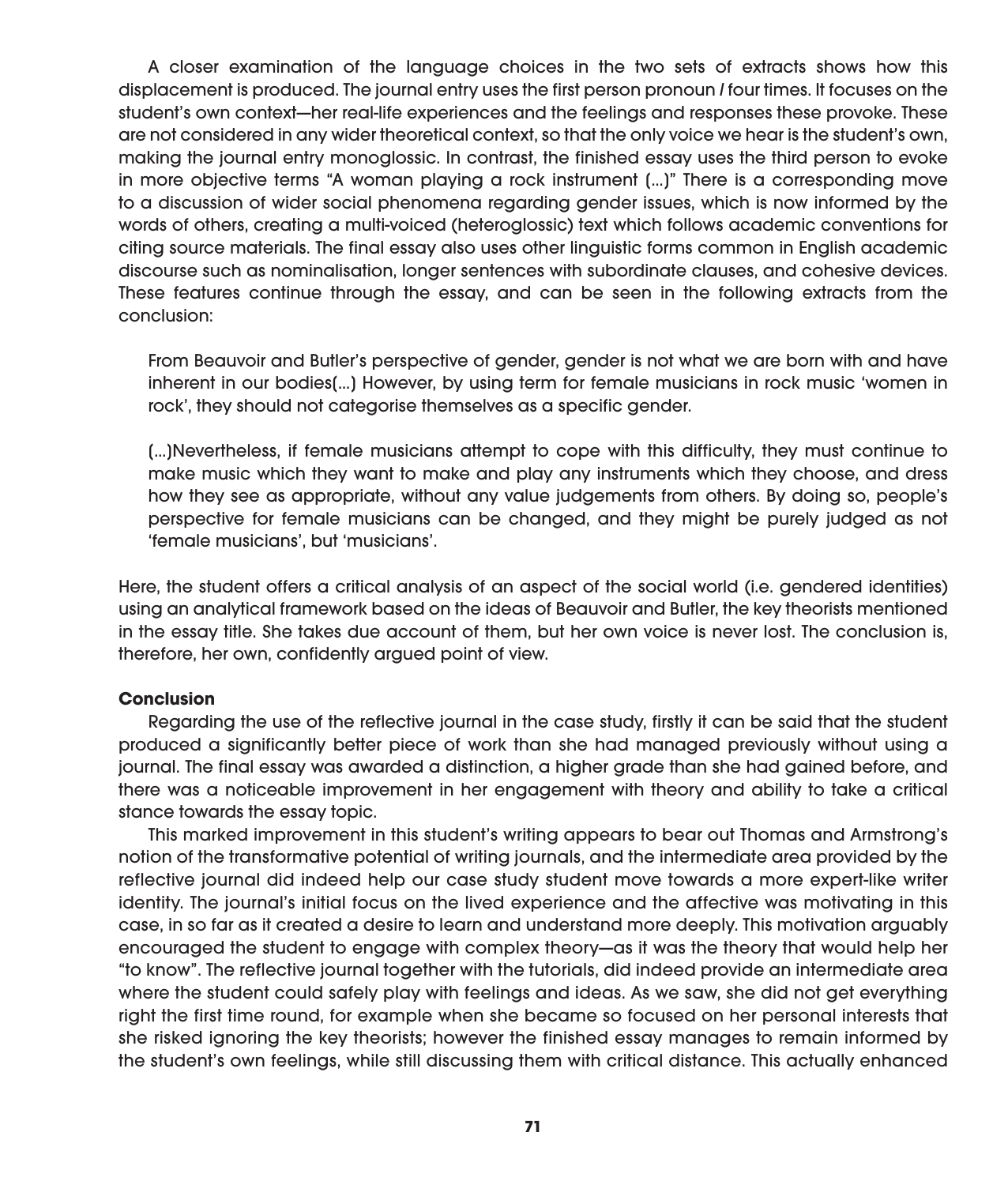criticality in the essay, the student being able to "own" her argument and maintain a clear authorial voice.

As explained, the reflective journal, although read by a personal tutor, was a personal document for students' own use and benefit, and was not evaluated. This occluded, unjudged nature of the journal may have given the subject of our case study the space and confidence to think aloud, reflect and experiment with the essay topic, until she had worked out her own stance and how she wanted to approach the essay. The structured questions in the journal, which were addressed at important stages in the essay writing process, acted as scaffolding to aid the student in her journal reflections and in the wider task of writing the essay.

This paper has focused on a single case study of a student who successfully engaged with the reflective journal. Regarding the entire student cohort that year, the picture was more mixed; some students wrote a lot, some used the journal erratically, while others made little use of it. Subsequently, the journal has been more embedded into the academic writing class in order to bring greater clarity to its purpose and to make it more integral to the writing process. This means, for example, that some of the reflective writing is done in class time, and more students are making effective use of the journal. One tutor mentioned that the journals seemed to be helping students to be more successful in applying the skills they had been practising in writing classes to their essays. A final and important benefit that tutors emphasised is the improved communications with their students. The comments written in the reflective journal have provided a focus for tutorials and resulted in more productive discussions. We are monitoring the impact of the reflective journal and looking at embedding it further into our teaching of academic writing in the future.

Finally, in terms of our wider conclusions, we have been encouraged by our use of the reflective journal and believe that the foregrounding of the subjective from the outset may help promote greater engagement with the essay topic. It may also provide students with a pathway to a deeper, more critical engagement with theoretical concepts, and a more confident authorial voice in their academic writing.

#### **References**

Allison, Desmond. "Creativity, students' academic writing, and EAP: exploring comments on writing in an English language degree programme." Journal of English for Academic Purposes, vol. 3, 2004, 191-209. Print.

Creme, Phyllis and Celia Hunt. "Creative Participation in the Essay Writing Process." Arts and Humanities in Higher Education, vol. 1, no. 2, 2002, 145-166. Print.

Creme, Phyllis. "Why can't We Allow Students to be More Creative?" Teaching in Higher Education, vol. 8, no. 3, 2003, 273-277. Print.

Foucault, Michel, and Gilles Deleuze. "Intellectuals and power: A conversation between Michel Foucault and Gilles Deleuze." Language, Counter-Memory, Practice, edited by Donald F. Bouchard. New York: Cornell University Press, 1977, 205-217. Print.

Ivanič, Roz. Writing and Identity: The Discoursal Construction of Identity in Academic Writing. Amsterdam: John Benjamins, 1998. Print.

Lea, Mary, and Brian Street. "Student Writing in Higher Education. An Academic Literacies Approach." Studies in Higher Education, vol.11, no. 3, 1998, 182-199. Print.

Lillis, Theresa M., and Mary Scott. "Defining Academic Literacies Research: Issues of Epistemology, Ideology and Strategy." Journal of Applied Linguistics, vol. 4, 2007, 5-32. Print.

Lillis, Theresa M. Student Writing: Access, Regulation, Desire. 2001, London: Routledge. Print.